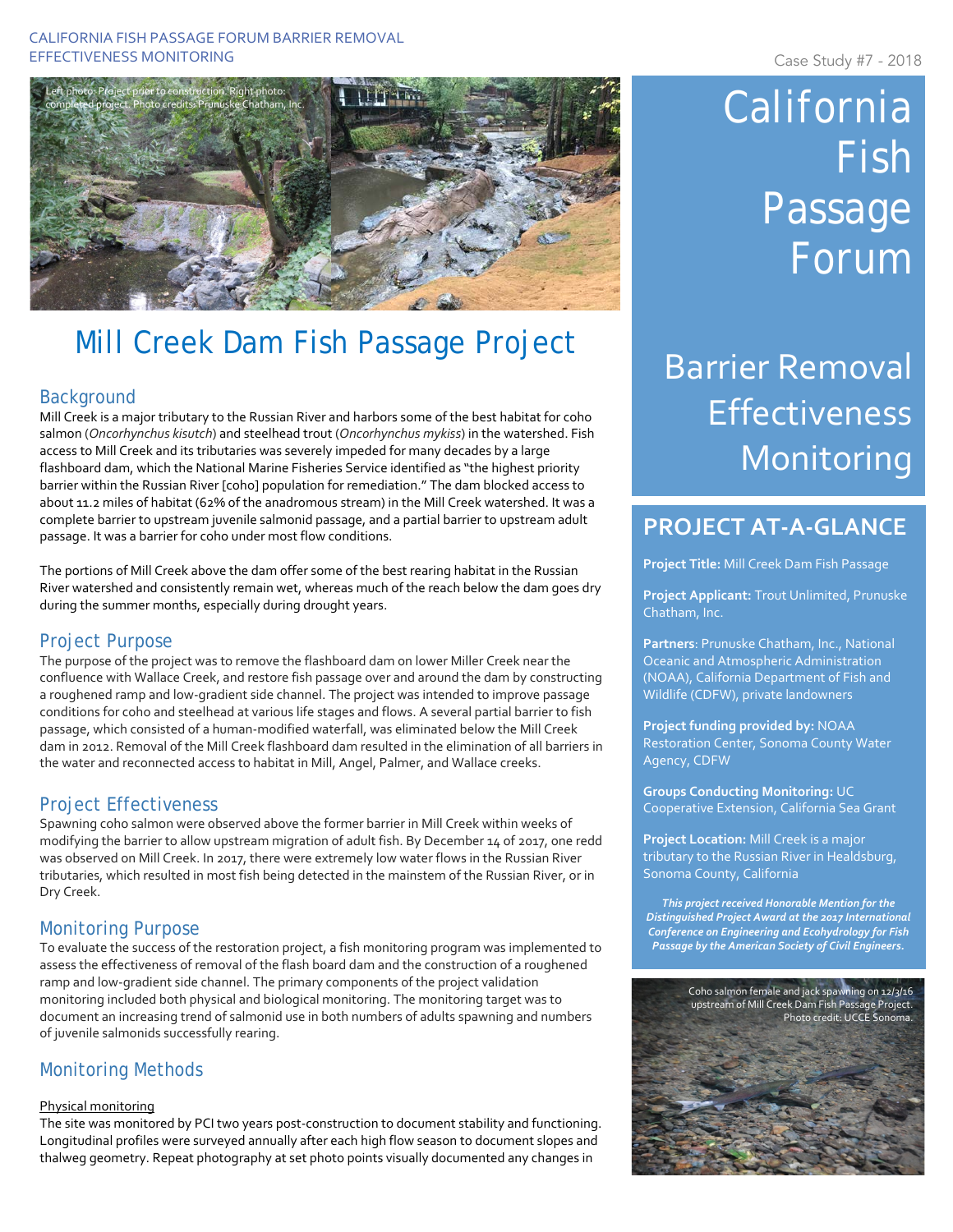configuration or sediment distribution. An evaluation of actual fish passage conditions through the site was completed during one low fish passage flow and one high fish passage flow. Direct measurements of velocities and water depths at multiple locations throughout the engineered roughened channels were made.

### Monitoring Methods

### Physical monitoring

The site was monitored by PCI two years post-construction to document stability and functioning. Long profiles were surveyed annually after each high flow season to document slopes and thalweg geometry. Repeat photography at set photo points visually documented any changes in channel configuration or sediment distribution. An evaluation of actual fish passage conditions through the site was completed during one low fish passage flow and one high fish passage flow. Direct measurements of velocities and water depths at multiple locations throughout the engineered roughened channels were made.

#### Biological monitoring

Biological effectiveness was documented by UC cooperative Extension (UCCE) and California Sea Grant (CSG) as part of their ongoing monitoring for the Russian River Coho Salmon Captive Broodstock Program (RRCSCBP). Spawner surveys were conducted to document sightings of live fish, carcasses, and redds as adult coho return to the Russian River watershed to spawn during the winter months and were performed in accordance with CDFW protocols. Each study reach was surveyed at about two-week intervals, beginning once flows were sufficient to allow entrance of adult salmon into the tributaries. Surveys generally continued through the end of February for coho and mid-April for steelhead. Any live fish observed were identified to species, sex, and origin (wild or broodstock hatchery). Approximate fork length, fish condition, and location were also recorded. Photographs and video footage of spawning behavior were taken to help confirm sightings and identification, and all carcasses were scanned for presence of a coded wire tag (CWT), a PIT tag, an adipose clip, and other marks or tags. Carcass heads were removed and, if present, the CWT was retrieved to determine release year, season, and stocking stream. Otoliths were collected for future analysis of movement, growth and feeding patterns. A unique identifier tag was attached to all carcasses to estimate escapement and observer efficiency. Additional sampling from carcasses included scale sampling and fin clipping for genetic analysis. When a completed redd was observed, pot and tail spill measurements were taken. If a redd was constructed by an unknown species of salmonid, these metrics aid in species identification. Redd locations were flagged and mapped using a handheld GPS unit. On subsequent visits, redd age and condition were noted until the redd was no longer visible.

UCCE and CSG conducted pre- and post-project evaluation by continuing to conduct spawner surveys each winter and operating PIT tag antennae at sites downstream and upstream of the dam. In addition, snorkel surveys were conducted every summer on the entire length of Mill Creek to document the presence and distribution of juvenile salmonids and to confirm successful spawning the previous winter, informing the number and proportion of fish that make it upstream of the site each year. The broodstock program continued to release PIT-tagged juvenile coho into Mill Creek each year and operated stationary PIT tag detection systems throughout the watershed to track movement and survival patterns from the time coho were released until they returned as adults. Prior to release, about 20% of the program coho were weighed, measured, and PIT-tagged. Information about individual fish, including age, size at release, and release season were recorded along with each unique tag number. When a PIT-tagged fish swam through an antenna, a transceiver located on the stream bank recorded the unique tag number and the time that the fish passed through the antenna. Data collected at antennas placed above and below the dam site were used to estimate the number, proportion, and timing of adult coho that migrated upstream of the dam site.

## Monitoring Results/Discussion

First documented coho salmon spawning in Mill Creek upstream of dam modification, December 2016:

<https://www.youtube.com/watch?v=JHub9nNYQLU>

In 2017, 17 coho salmon, nine steelhead trout, no Chinook salmon, and five unknown salmonid redds, for a total of 31 salmonid redds, were observed during spawner surveys in Mill Creek.

Coho salmon were evenly distributed throughout most of the mainstem of Mill Creek during broodstock monitoring in 2017. A total of 145 pools were snorkeled, and 48 young-of-year, 96 expanded young-of-year, 159 parr, and 318 expanded parr were documented (note: Expanded count is the observed count multiplied by a factor of two). Mill Creek parr counts likely included fish from a hatchery smolt release that occurred two days prior to snorkel counts.



Figure X. Coho salmon redds observed in 2016–2017 spawner season along with coho young-of-year counts from 2017 snorkel surveys.